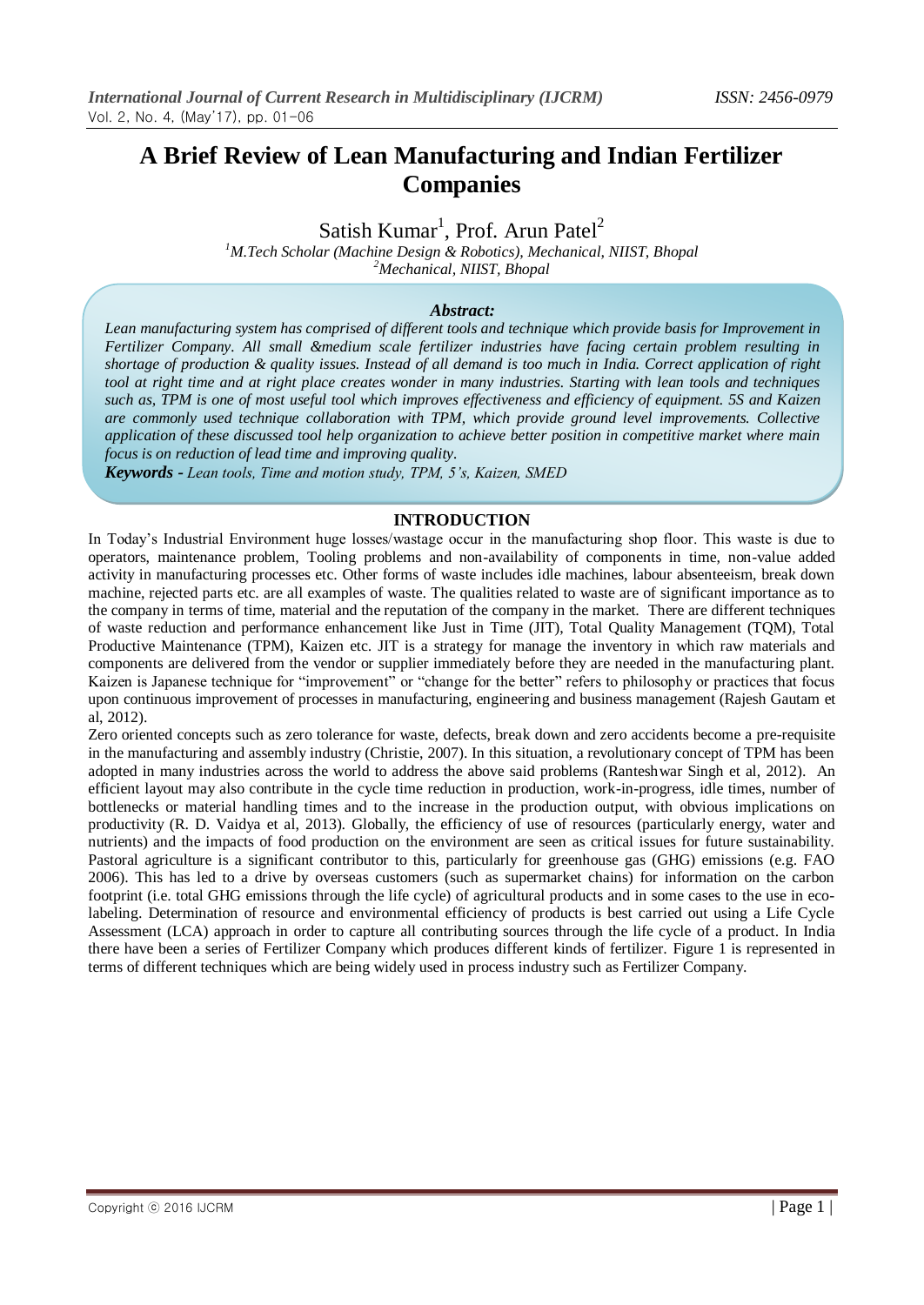

**Fig 1:** Different Lean Tools & its applications

## **DIFFERENT TOOLS & TECHNIQUES**

**SINGLE MINUTE EXCHANGE DIE [SMED]:** The need of SMED is mandatory due to increased demand for variable products and reduced product life cycles. SMED also known as "quick changeover," or "rapid changeover", this method can be applied any time equipment is "changed" from one physical state to another It helps the company to keep reduced inventory and effective utilization of the equipment. SMED analysis has to be started up with detailed process map and time study. It needs analyzing everything that happens during the changeover to understand the possibilities of activities that can be moved outside the changeover window (Arun Abraham et al, 2012).

## **MOTION STUDY**

Motion study, according to Ralph M. Barnes (2001) Frank and Lillian M. Gilbreth are known as the parents of motion study. Gilbreth begin investigation to find the "best way" of performing a given task trough analyzing the motions used by his workmen and he easily saw, how to make improvements. He also possessed for analyzing work motion situations to enhance their ability for shorter or less fatiguing motions to improve the work environment. The research included the elimination of all useless motions and the reduction of those remaining motions. The elimination of this unwanted waste known as work simplification. (Nirav Patel et al, 2015)

## **5S- KAIZEN**

Kaizen is a Japanese word that has become common in many western companies. The word says that small improvement of process in a continuous way of the standard flow of process & work. Kai means change and Zen means for the better "change for the better" (Rajesh Gautam et al, 2012). The cycle of kaizen activity can be defined as

- $\triangleright$  Standardize an operation and activities.<br>
Standardized operation (fin
- Measure the standardized operation (find cycle time and amount of in-process inventory)<br>
Innovate to meet requirements and increase productivity
- Innovate to meet requirements and increase productivity
- $\triangleright$  Standardize the new, improved operations
- Continue cycle

## **TOTAL PRODUCTIVE MAINTENANCE [TPM]**

Total Productive Maintenance (TPM) is an alternative approach to equipment maintenance that seeks to achieve zero breakdowns and zero defects. TPM is a unique Japanese philosophy, which has been developed based on the Productive Maintenance concepts and methodologies. According to Angeles (2009), TPM can be described as a plant improvement methodology which enables continuous and rapid improvement of the manufacturing process through the use of employee involvement, employee empowerment and closed-loop measurement of results. It is a production driven improvement methodology that is designed to optimize equipment"s reliability and ensure efficient management of plant assets. TPM also aims on building up a corporate culture that thoroughly pursues production systems efficiency improvement and Overall Equipment Efficiency (OEE). From both definition, it can be seen that they both describes a synergistic relationship among all organizational functions, but particularly between production and maintenance, for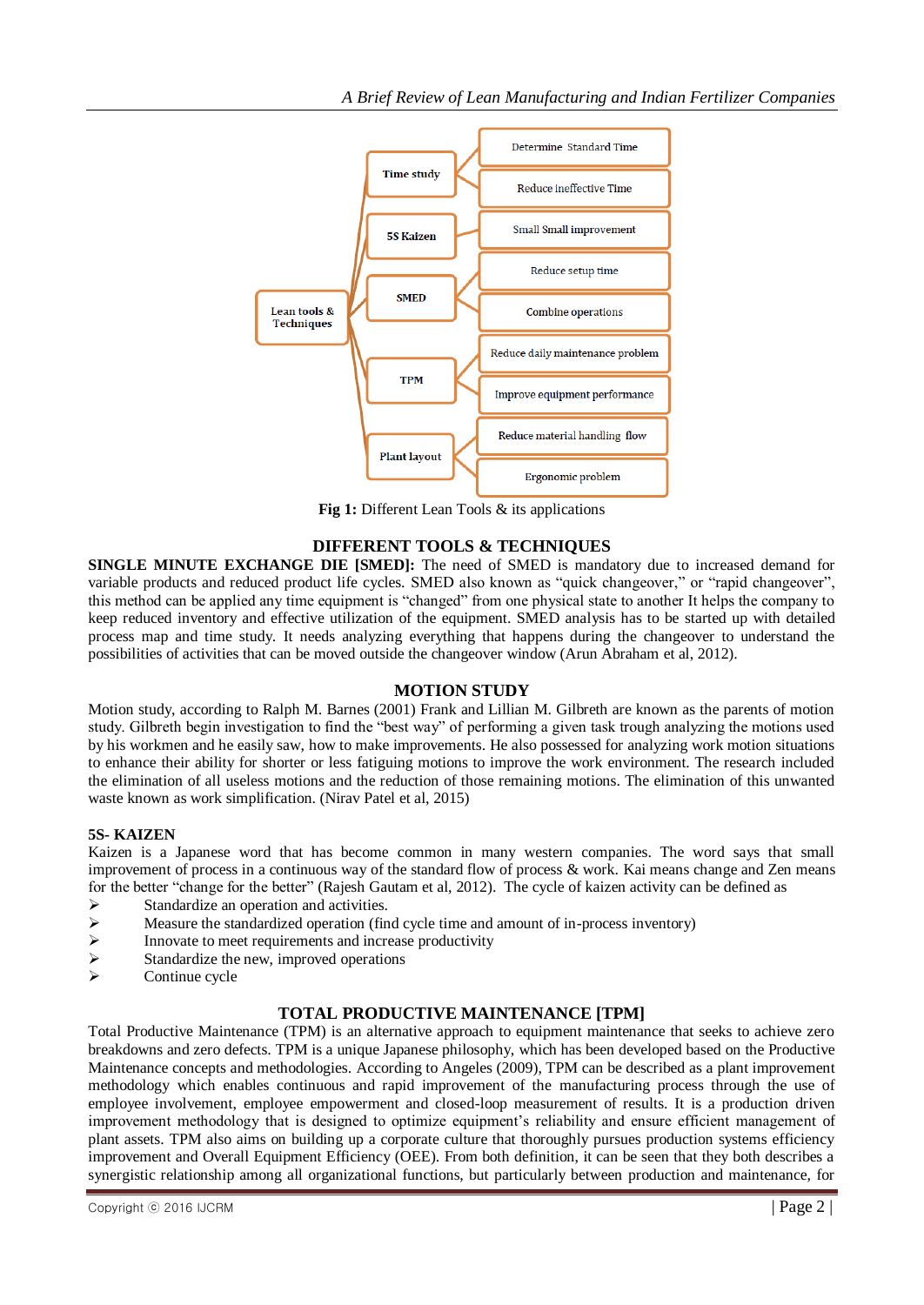continuous improvement of product quality, operational efficiency, capacity assurance, safety and enhancement of the people who work within the company. It emphasizes maximizing Overall Equipment Effectiveness (OEE) through employee involvement. TPM activities involved all employees, starting from top management till ground floor operators. TPM program is marked to increase production while at the same time, increase employee morale and job satisfaction. In order to set up Total Productive Maintenance (TPM) framework, the understanding of it must be total. According to Nakajima (1989), the goal of Total Productive Maintenance (TPM) is continuously improve all operational conditions, within a production system by motivating the daily understanding of all employees. TPM as the name suggests consists of three words:

(1) Total- This signifies to consider every aspect and involving everybody from top to bottom.

(2) Productive- Emphasis on trying to do it while production goes on and minimize troubles for production.

(3) Maintenance- Means keeping equipment autonomously by production operators in good condition – repair, clean, grease, and accept to spend necessary time on it.



Figure 2: TPM Pillars

## **A BRIEF INTRODUCTION TO FERTILIZERS**

Fertilizers customer representatives have often recommended product blends to reduce the number of fertiliser applications and deliver a proprietary nutrient mix that meets the needs of their customers. Their arable customers have continued to purchase these mixes and when spread at the correct settings to achieve a 30m tramline have experienced striping which previously at narrower tram lines has not occurred. Striping is a real economic issue as it is only visible at in- field coefficient of variation (CV) of around 40%, giving a yield reduction of at least 20%, (Mersmann et al, 2013) and (Yule and Grafton, 2013). This reduction in yield and economic impact on the fertiliser end user has resulted in the complaints, media coverage and the attention of the Fertiliser Quality Council. Both fertiliser N and naturally fixed N are likely to be required for future food production. But how essential in reality is the industrial production of "reactive" N from the unlimited supply of unreactive (inert) di-nitrogen gas (N2) in the atmosphere? Some claim that natural fixation, such as that effected by Rhizobium bacteria in association with leguminous plants, can yield sufficient N to feed the current global population (e.g. Badgley et al., 2007; but see Goulding et al., 2009). Others have calculated the carbohydrate and protein requirements of the global population and conclude that natural N fixation on the current cropped land generates about half the food required (Smil, 1999, 2001; Erisman et al., 2008).

At present, many parts of the N cycle result in a net loss from the food production and use continuum. Maximising the quantity of N retained involves minimising N losses but also maximizing the efficiency of reuse of N contained in residues and "waste" products, including human excreta. Agriculturally these two objectives are combined in "best practice" (for UK example: Defra, 2010), optimizing nitrogen use efficiency (NUE). NUE seeks to minimise losses to air and water, and to maximise returns from using farm-generated manures and N-containing "waste" brought onto farm. The subject of N conservation has been widely studied and needs no further attention here. But there are opportunities for optimization in the N production-consumption cycle.

Ammonia synthesis requires the production of hydrogen which is then reacted with atmospheric N2. While unreactive N2 in the atmosphere is effectively limitless, supplies of energy and feedstock sources for ammonia production are not. Looking forward, what possibilities can be envisaged for the use of alternative less- or non-limited sources? Are there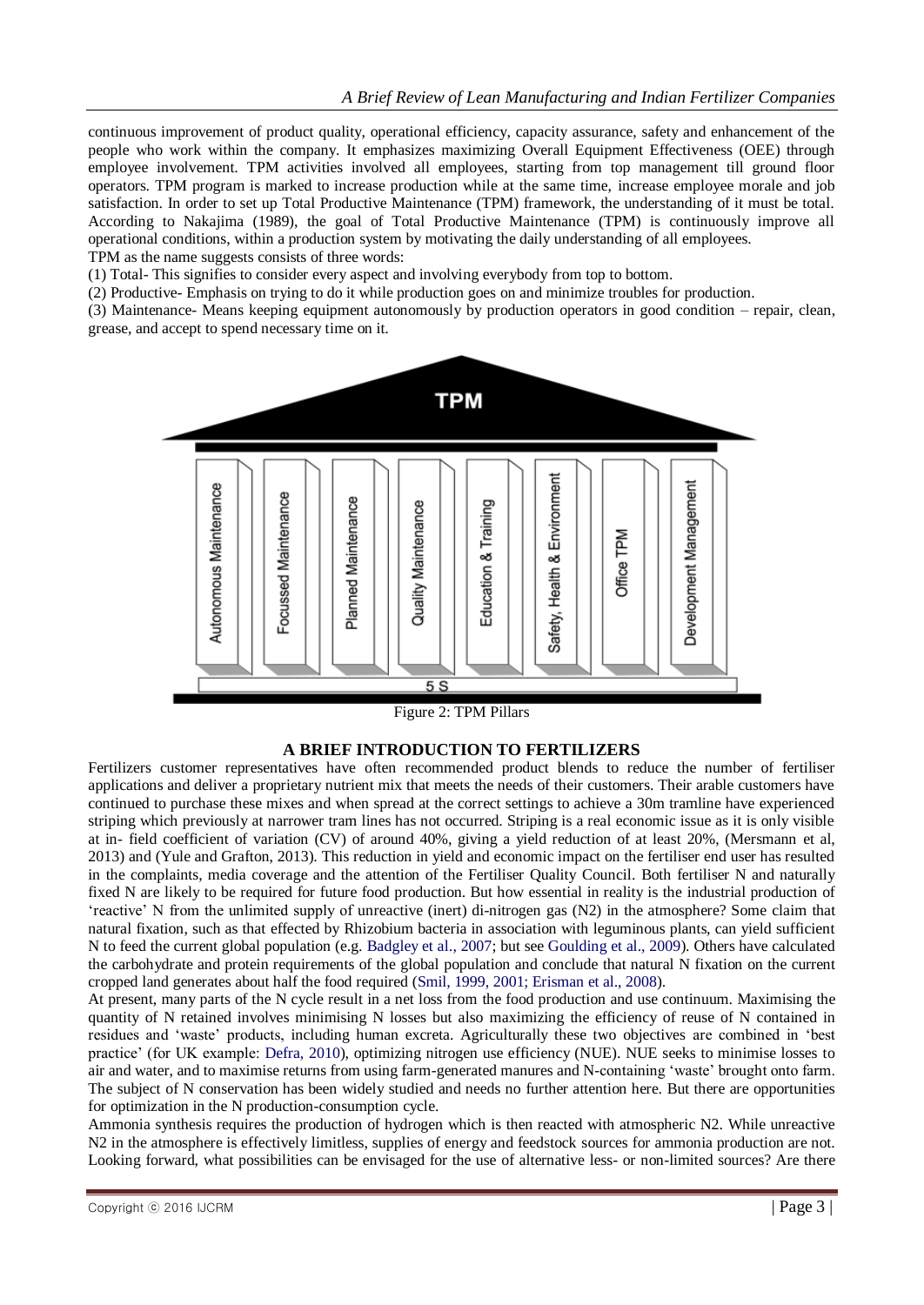alternatives to the use of methane, currently the most efficient hydrogen feedstock? Can the efficiency of ammonia synthesis be improved?

Nitrogen and Phosphorus (P) are both essential to the life of all higher plants and animals, and neither is substitutable. They exhibit, however, two significant differences. First, the supply of N is effectively unlimited, while P reserves are relatively very limited. Secondly, the life cycle of N can be measured in years, or at most a century or two, whereas that of P is measured in millennia. A major review of the global resources of PR and phosphate ore was undertaken by the International Fertilizer Development Center (IFDC) and published in September 2010 (IFDC, 2010).

Balmér (2006) identified a number of commercially viable processes for the precipitation of P from effluent water streams. The current requirement in Europe to remove P from effluent water is to prevent the P from entering watercourses for environmental reasons. The need to conserve and to recycle resources P to achieve sustainability targets was not a factor in creating these regulations, but now there is an urgent need to update this legislation to ensure that P is recovered in a form suitable for use as a fertiliser, such as struvite (Ostara, 2010). The P in struvite has been shown to be as available to plants as from triple superphosphate (Johnston and Richards, 2003). Overall, the outcome must be industrial-scale recovery of P from both solidand liquid sewage phases to be used onland as equivalents to mineral fertiliser. Such processes are logistically and commercially challenging, but will have to be widely introduced (Defra, 2008). Several pilot and commercial systems are reported (IWAR, 2010), particularly in the Scope newsletters of CEEP (Centre Europeen Etudess Polyphosphates), a sector group of CEFIC (European Chemical Industry Council) (for example: Scope, 2003, 2009). The wastewater industry has to dispose of the treated liquid fraction of sewerage waste it collects, which is typically discharged to watercourses. In the EU the P content of this effluent is controlled by the Urban Waste Water Treatment regulations which limit the amounts by varying groups of Member States. There have been a number of case studies undertaken which demonstrate splitting of fertilizer blends resulting in uneven spread, of which (Miserque et al, 2008) and (Yule and Pemberton 2009) are examples. Whilst the elements which lead to separation are identified by (Miserque et al, 2008) and (Yule, 2011) to be particle or specific density, particle size and particle shape in that order of effect on the distance particles spread.

### **INDIAN FERTILISER SECTOR**

Indian Agriculture sector remains an important element for overall economic growth. However, there has been continues decline in the share of agriculture and allied sectors in India's GDP (13.7% in 2012 - 13 from 51.9% in 1950 - 51). This was largely due to shift from traditional agrarian economy to industry and service sectors. The govt. has been increasing the focus in improving the agriculture share in total GDP. We believe Fertilizers; "an integral part of the Agriculture", needs to be strengthened by bringing reforms in the sector. The Fertiliser sector has witnessed few positives like new fertilizer policy, easing of channel inventory into the system, softening of raw material prices globally and expectations of higher urea subsidy. This has led Fertiliser Sector to witness major out-performance vis-àvis the broader indices. Over the last one year, S&P BSE Sensex gained 42.3% YoY while Fertiliser stocks gained by an average of ~64% YoY. We remain long term positive on the sector due to stable demand for fertilizer, govt."s positive stance on the agriculture and reasonable valuations.

Further, New fertiliser policy to reduce to the urea import dependency: While urea consumption in India grew steadily at a CAGR of 4.1% between 2005 – 2014, production has remained stagnant with CAGR of 1.4% in the same period. The lower production is a result of lack of capacity addition due to various bottlenecks and limited availability of raw materials to some extent. In order to boost the urea production in the domestic market, the Fertilizer Ministry has approved a new fertiliser policy. The policy talks about maximizing urea production from the urea units including through conversion of non-gas based units to gas, incentivizing additional urea production and encourage investment in joint venture projects abroad. It is also aimed at establishing a more efficient urea distribution system in order to ensure availability of urea in the remotest corners of the country. We think that this may help in bridging the widening demand-supply gap to large extent and reduce dependence on the imports of the urea. Fall in the key raw material prices to improve the profitability: Globally, the fertiliser raw material prices have been on a declining trend over the last one year. The fall in the prices has been largely on the back of global capacity addition in the fertilizer raw materials. According to the International Fertilizer Industry Association (IFA), close to 200 expansion projects for fertiliser raw materials at an investment of about \$110 bn, are at an advanced stage of development. These projects, coming up in Morocco, Saudi Arabia, China, Brazil, Canada and Russia, are expected to become operational in the next four-five years. Amongst the imported raw materials, India imports the entire potash demand, 90% of its requirement of phosphates and 25% of its requirement of urea. Hence, the fall in the prices is likely to benefit India significantly. Also, the stability in INR against USD throughout the year has prevented companies from any fluctuation in the forex market. We think that the fall in the fertiliser raw material prices along with stable currency, is likely to help domestic fertiliser manufacturers (Complex fertiliser manufacturers in specific) to reduce the operating cost and improve the profitability. Removal of restriction on neem-coated urea production to improve the margin: The govt. has taken steps to encourage

production and availability of coated urea in the country. In this regard, the cap to produce neem-coated Urea has been removed. According to Chemicals and Fertilizers Minister Ananth Kumar, India is presently using only 60 lakh metric tons of neem-coated urea which can be increased to full demand of 310 lakh metric tons in the country. The application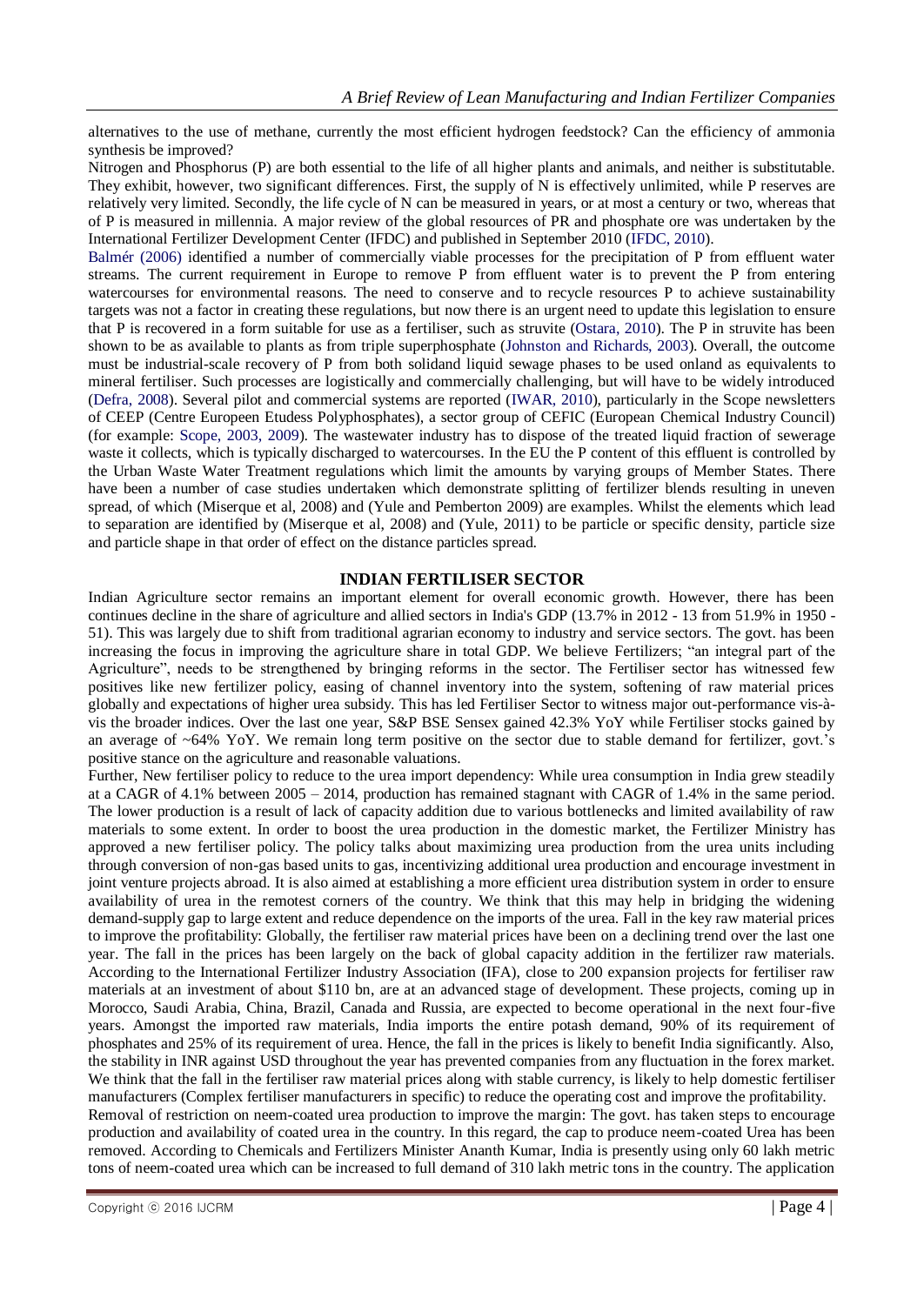of neem-coated urea would help in increasing the yield with its minimum use, which would benefit the farmers. The neem-coated urea is costly by 5% compared to plain urea, but it reduces nitrogen loss by more than 10%, thereby incurring savings and improving EBITDA margin of the manufacturers. Govt.'s policies led to major pricing difference between Urea and Complex fertilisers: Domestic consumption of Di-ammonium phosphate (DAP) is much lower as compared to urea, indicating imbalanced application of nutrients in India. Farmers are using excessive urea as it is cheaper than decontrolled Phosphatic (P) & Potassic (K) fertilisers such as DAP and MOP (Muriate of Potash). According to Department of Fertilisers, GoI, the ratio of NPK for Indian soil has worsened as it has increased from 4:2:1 in FY10 to 8.2:3.2:1 in FY14, which adversely impacts the soil health. The govt. policies can also be attributed to large difference between the price of urea and non-urea fertilisers. Urea is highly subsidised and is sold at Rs 5,360 per tonne as against the average production cost of over Rs 20,000 per tonne in 2013-14. Govt. pays 70-75% of total cost of production per tonne as subsidy, while in P and K fertilizers the central govt. pays 25-40% of total cost of production as subsidy. Hence, increasing imbalanced use of nutrients has made it imperative for the govt. to take measures to promote balanced use of fertilisers by bringing down urea consumption that has resulted in a huge subsidy bill and affected soil health. Trend in Prices of Di-ammonium phosphate (DAP) and Urea (Rs. per tonne basis) Source: Department of Fertilisers, GoI Soil Health Cards – to improve the agricultural productivity: With imbalanced usage of fertilisers, the soil health has witnessed a major deterioration. In order to improve the soil health, the govt. has launched a scheme to provide every farmer a Soil Health Card. The card will carry crop wise recommendations of nutrients/fertilizers required for farms. We believe this will help farmers to review the soil health and increase the adoption of non-urea fertilisers to improve the productivity. Also to encourage Soil Health Cards initiative, the govt. has increased the budgetary allocation (for FY16) by ~30% to Rs.2.00 bn from Rs.1.56 bn in FY15 which is likely to benefit the agriculture sector.

Allocation of gas to fertiliser sector remains key monitorable: The govt. is in the process of revising its priorities in allocation of natural gas after it ordered GAIL India Ltd to supply natural gas to city gas retailers (City Gas Distribution companies) by cutting supplies of non-priority sectors like steel and petrochemicals. According to the new policy, the existing fertiliser plants which are operational will continue to remain at the top in the priority list and accordingly receive the gas supply. However, for new incremental fertiliser capacities, the fertiliser sector has been brought down to third rank in the priority list which may hamper the capacity addition.

### **CONCLUSION**

An exhaustive review of literature indicates the involved process in manufacturing of fertilizer is tedious. It requires man power and more attention on safety also. Lean manufacturing is supposed to reduces the various typed of waste especially on quality based. Further the Indian fertilizer industries are also lacking in the lean implementation and further its proper execution. There no problem of demand and sustainability of company. From the brief review it is being suggested that the fertilizer companies should implement the lean tools and techniques for the productivity and performance improvement.

### **REFERENCES**

- [1] Arun Abraham, Ganapathi K. N., Kailash Motwani (2012), Setup Time Reduction through SMED Technique in a Stamping Production Line, SAS Tech.
- [2] Defra, 2010. The Fertiliser Manual (RB209). Fertiliser recommendations for agricultural and horticultural crops. <http://www.defra.gov.uk/foodfarm/ landmanage/land-soil/nutrient/nmu01.htm>.
- [3] Dawson, C.J., Johnston, A.E., 2006. Agricultural phosphorus in relation to its effect on water quality. Proceedings International Fertiliser Society 590. York, UK.
- [4] Defra, 2008. Review of the feasibility of recycling phosphates at sewage treatment plants in the UK. <http://www.defra.gov.uk/environment/quality/chemicals/ achs/documents/phosphates-review.pdf>.
- [5] Evans, T.D., 2008. Nutrient and carbon recovery from household and food biowastes, Proceedings International Fertiliser Society 635. York, UK. 23 pp.
- [6] Heffer, P., Prud"homme, M., Muirhead, B., Isherwood, K., 2006. Phosphorus fertilisation: issues and outlook. Proceedings International Fertiliser Society 586. York, UK, 30 pp.
- [7] Hilton, J., Johnston, A.E., Dawson, C.J., 2010. The phosphate life-cycle: rethinking the options for a finite resource. Proceedings International Fertiliser Society 668. York, UK.
- [8] Heffer, P., Prud"homme, M., Muirhead, B., Isherwood, K., 2006. Phosphorus fertilisation: issues and outlook. Proceedings International Fertiliser Society 586. York, UK, 30 pp.
- [9] Hilton, J., Johnston, A.E., Dawson, C.J., 2010. The phosphate life-cycle: rethinking the options for a finite resource. Proceedings International Fertiliser Society 668. York, UK.
- [10] IFDC, 2010. World Phosphate Rock Reserves and Resources. International Fertilizer Development Center, Muscle Shoals, AL 35662, USA. ISBN 978-0-88090-167-3.
- [11] I.P.S Ahuja, J.S.Khambha (2008),Total Productive maintenance: Literature review and directions, International journal of quality& Reliabilty Management.
- [12] Malmqvist, S.-O., Göransson, L., 1997. Animal feed an important fertiliser input source. Proceedings International Fertiliser Society 407. York, UK.